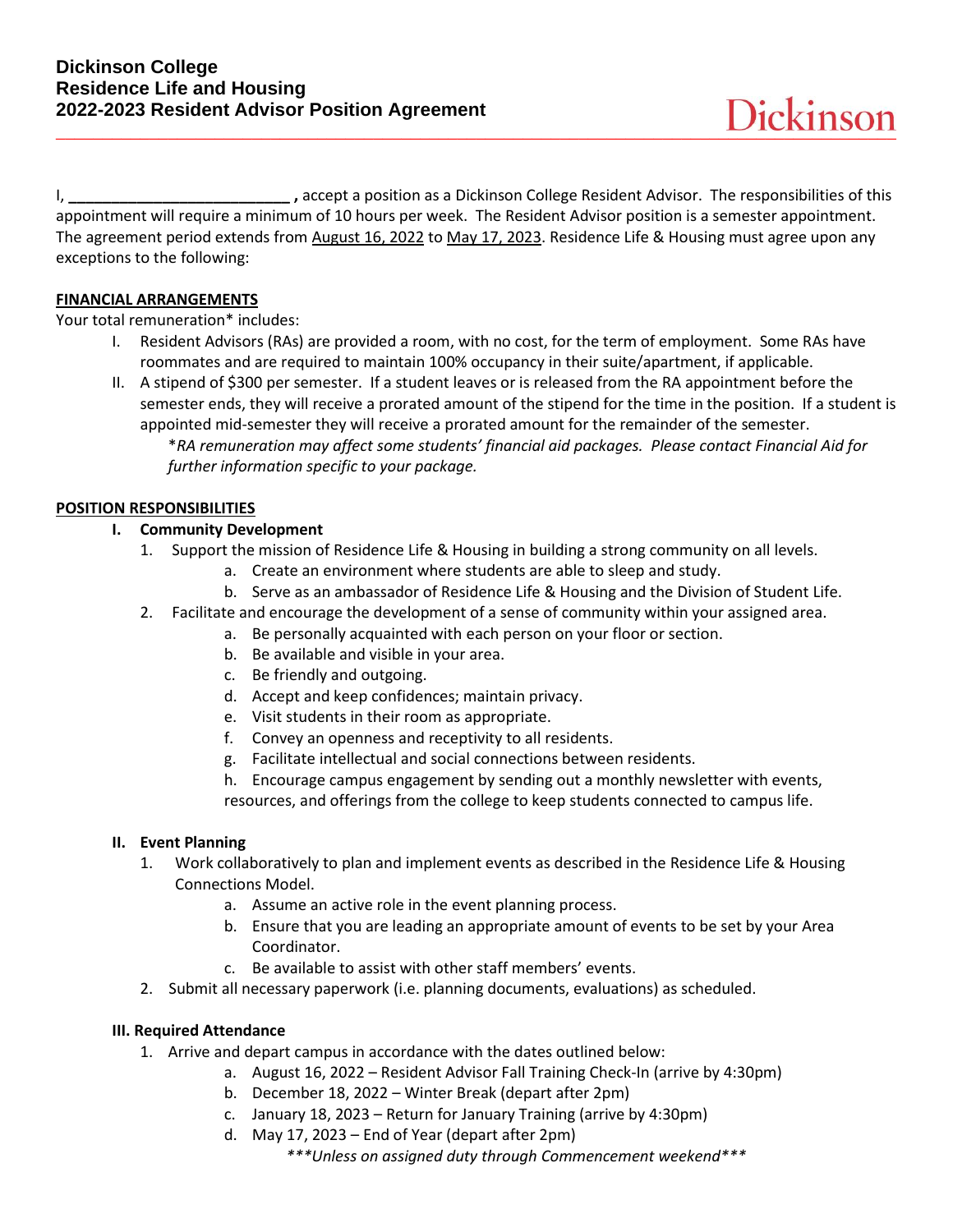# e. May 21, 2023 – End of Year (depart after 2PM) *\*\*\*Staff assigned duty through Commencement weekend\*\*\* \*\*\*Dates are subject to change\*\*\**

- 2. Attend weekly staff meetings every Tuesday evening from 8pm-10pm.
- 3. Participate in staff development activities as planned by Community Advisor and Area Coordinator.
- 4. Attend one-on-one meetings as scheduled by your Community Advisor or Area Coordinator.
- 5. Attend staff training and other activities required by Residence Life & Housing. These include, but are not limited to, Training and First-Year Move In (August 16-26, 2022), Upperclass Move In (August 27-28, 2022), January Training (January 18-20, 2023), and Spring Opening Weekend (January 21-22, 2023).
- 6. Be on campus throughout the academic semester. The residential facilities will be open and Resident Advisors will be on duty for Fall Pause and Spring Break. Please discuss travel plans in advance with your Community Advisor and/or Area Coordinator.
- 7. Actively participate in the recruitment and selection of Residence Life & Housing staff members, which will require weekend commitments in the spring semester (dates to be shared in January training).
- 8. Participate in an evaluation session each semester with the appropriate Community Advisor and Area Coordinator.
- 9. Participate in all other job-related activities as assigned by the Community Advisor or Area Coordinator.

# **IV. On Call Responsibilities**

- 1. Serve in a daily duty rotation with other Resident Advisors in your area. The on call period is 7:00pm-8:30am on weekdays and 24 hours a day starting Friday at 7:00pm through 8:30am on Monday.
- 2. Pick up the on call bag and its contents from the Residence Life & Housing office between noon and 4pm on the day of assigned duty. Return the on call bag and its contents to the Residence Life & Housing office between 8:30am and noon the next day.
- 3. Remain in your assigned on call area during the on call period (between 7:00pm-8:30am). Staff should remain on campus at all times while on call.
- 4. Answer the on call phone at all times and respond as necessary while on call.
- 5. Conduct rounds through the on call area twice per night Sunday through Wednesday and three times per night Thursday through Saturday.
- 6. Maintain all other on call expectations as communicated during training.

# **V. Administrative Responsibilities**

- 1. Assist with the check-in and check-out process.
- 2. Create and send a virtual monthly newsletter to your community.
	- a. Advertise any office hours and planned programming
	- b. Highlight events and opportunities put on by campus partners, such as Student Leadership and Campus Engagement
	- c. Outline campus resources, such as the Wellness Center
	- d. Copy the Community Advisor and Area Coordinator when you send it to your residents.
- 3. Complete all assigned forms on time and submit them to your Area Coordinator, as appropriate.
- 4. Distribute all materials and notices to students the same day that you receive them or as requested.
- 5. While on call you will have access to a master key for buildings in your area:
	- a. The master key is only to be used by a staff member to allow locked out residents admittance to their assigned rooms or in case of an emergency situation when you have explicit direction from the Area Coordinator or Student Life on Call staff.
	- b. Keep the master key secured at all times when in your possession.
	- c. Never lend the key to another student for any reason.
- 6. Assist with health and safety inspections.
- 7. Assist with fire drills.
- 8. Walk your designated floor/section frequently, identify and report any maintenance or safety concerns.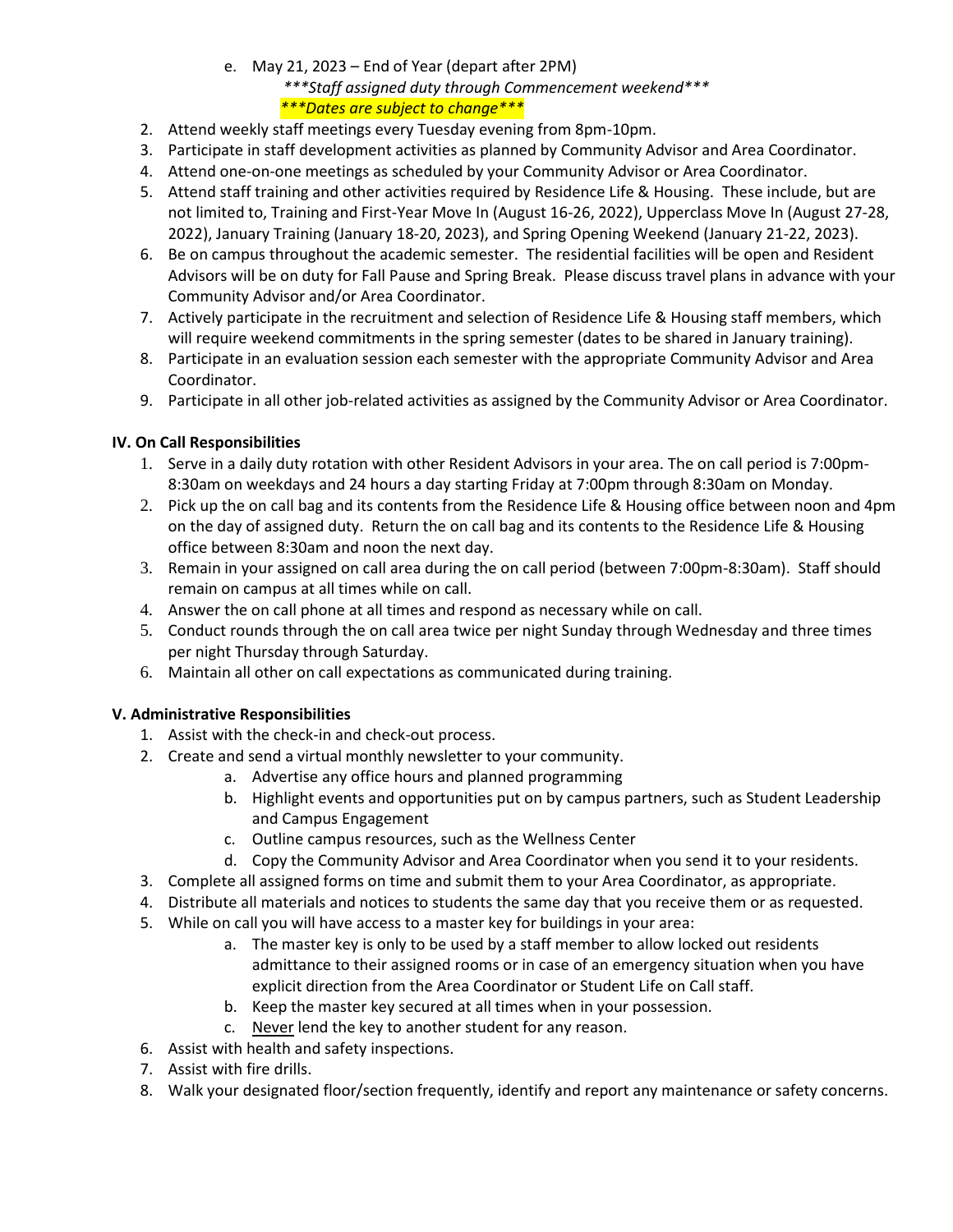## **VI. General Responsibilities**

- 1. Consistently display a positive attitude toward fulfillment of the job expectations and responsibilities to residents, Residence Life & Housing staff, and other College offices with which you come into contact.
	- a. You are expected to be a good role model in all situations that you find yourself.
	- b. Demonstrate initiative, interest, enthusiasm, and cooperation with respect to job responsibilities.
	- c. Display a positive and caring attitude toward other staff and students.
- 2. Project yourself as a positive role model with the knowledge that the Resident Advisor position is a recognized leadership position carrying with it a significant amount of responsibility to your fellow students and the College as a whole. Such responsibilities include the expectation that you will act in a professional manner at all times.
	- a. Display exemplary personal conduct in accordance with the College's Community Standards. If there is an allegation that you violated the College's Community Standards, you may be suspended with pay from your Residence Life & Housing position and/or relocated to another housing assignment pending the outcome of the investigation.
	- b. Immediately (within 24 hours) notify the Director of Residence Life and Housing of any personal conduct or allegation of personal conduct that is a violation of state law, college policy and/or procedure including Dickinson College Community Standards. If there is an allegation that you violated the College's Community Standards, you may be suspended with pay from your Residence Life & Housing position and/or relocated to another housing assignment pending the outcome of the investigation.
	- c. Communicate openly and honestly with the entire staff.
	- d. Support fellow staff members through what you say and what you do.
	- e. Always speak positively about other team members and building staffs. If you have staff concerns, please talk to your Area Coordinator.
	- f. Everything that is said and done with the staff is to remain private.
	- g. Attend staff development activities.
	- h. Become acquainted with the resources available and refer students as necessary to College offices such as Student Leadership & Campus Engagement, Dean of Students, Wellness Center, Department of Public Safety (DPS), Academic Advising, Registrar, Financial Aid, and others.
	- i. Report issues of concern as appropriate (work orders, reports to DPS) and share information with your supervisor.
	- j. Be familiar with emergency protocols and assist in crisis situations as directed.
- 3. Work actively toward completing personal and professional goals.
- 4. Strive to achieve a positive balance between academic responsibilities, duties associated with the Resident Advisor position, and the continuing maintenance and improvement of your personal wellbeing.
- 5. Maintain all other expectations as communicated by the Community Advisor or Area Coordinator.

# **VII. Specific Provisions**

- 1. Must be registered as a full-time student at least in their third semester (with at least 8 total credit hours earned).
- 2. Maintain a minimum cumulative GPA of 2.75. If an RA falls below a 2.75 cumulative GPA, the RA may be granted one semester probationary period to raise the GPA, if after the semester of probationary status the GPA is below a 2.75, the RA will be released from the position.
- 3. Take no more than 5 credits (this includes auditing courses) without approval from your Area Coordinator.
- 4. Hold no other job during the period of the agreement unless approved by the Residence Life & Housing.
- 5. Limit participation in any on-campus or off-campus organization to the levels agreed upon by both you and the Area Coordinator prior to your selection as a Resident Advisor.
	- a. Discuss all involvement in co-curricular activities with your Community Advisor and Area Coordinator.